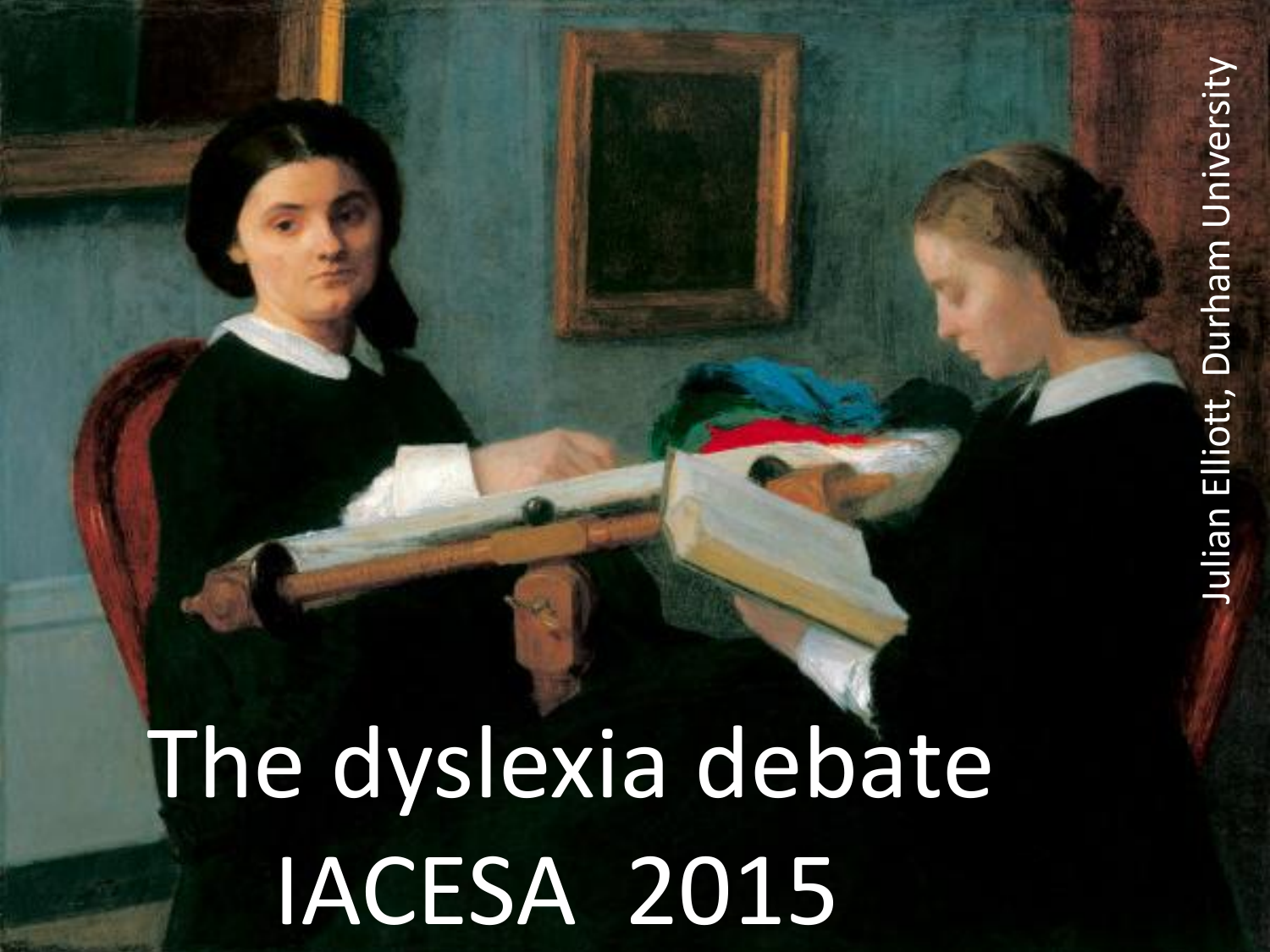### A universal scenario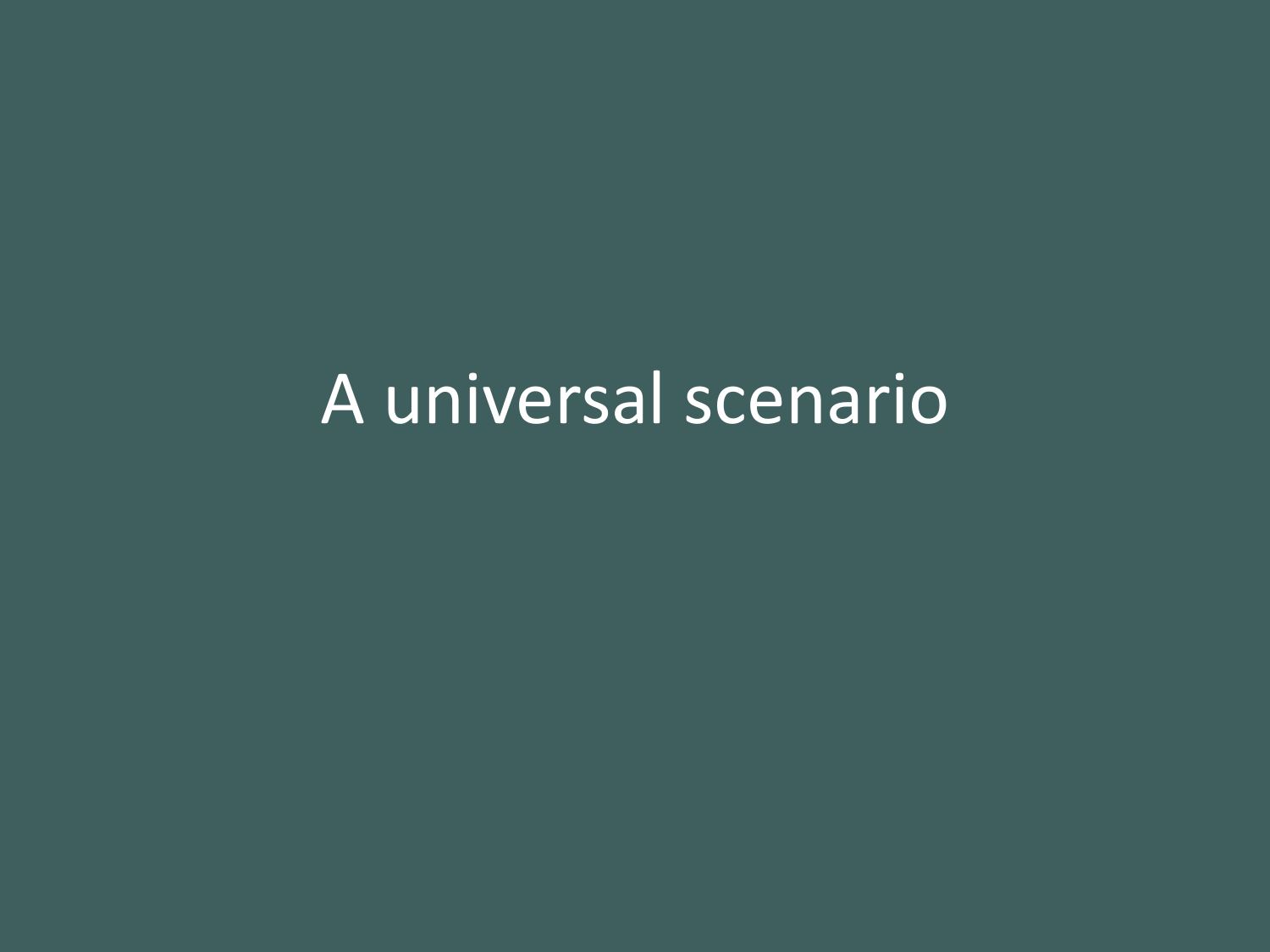

# Does dyslexia exist?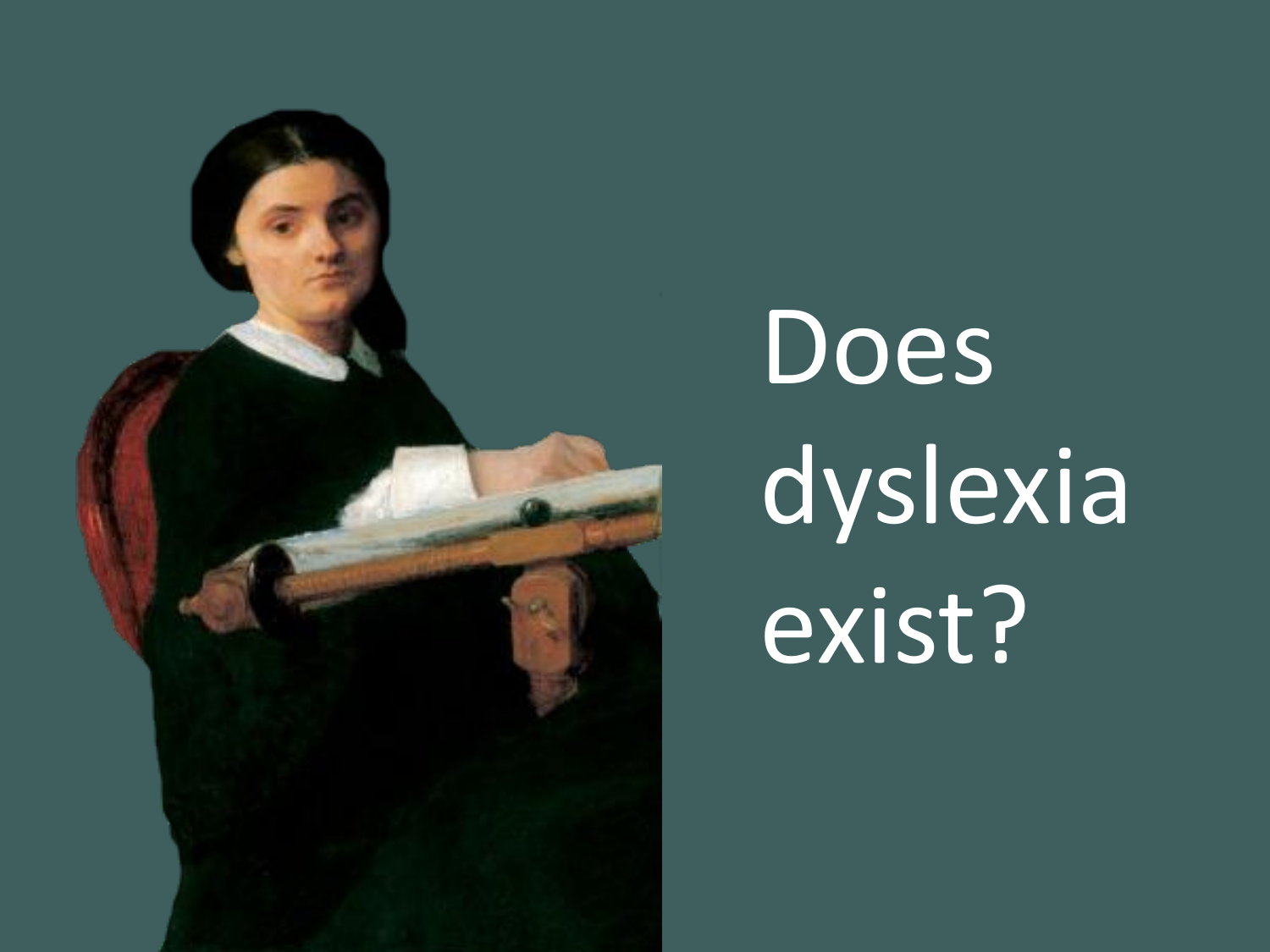## A simple definition of dyslexia?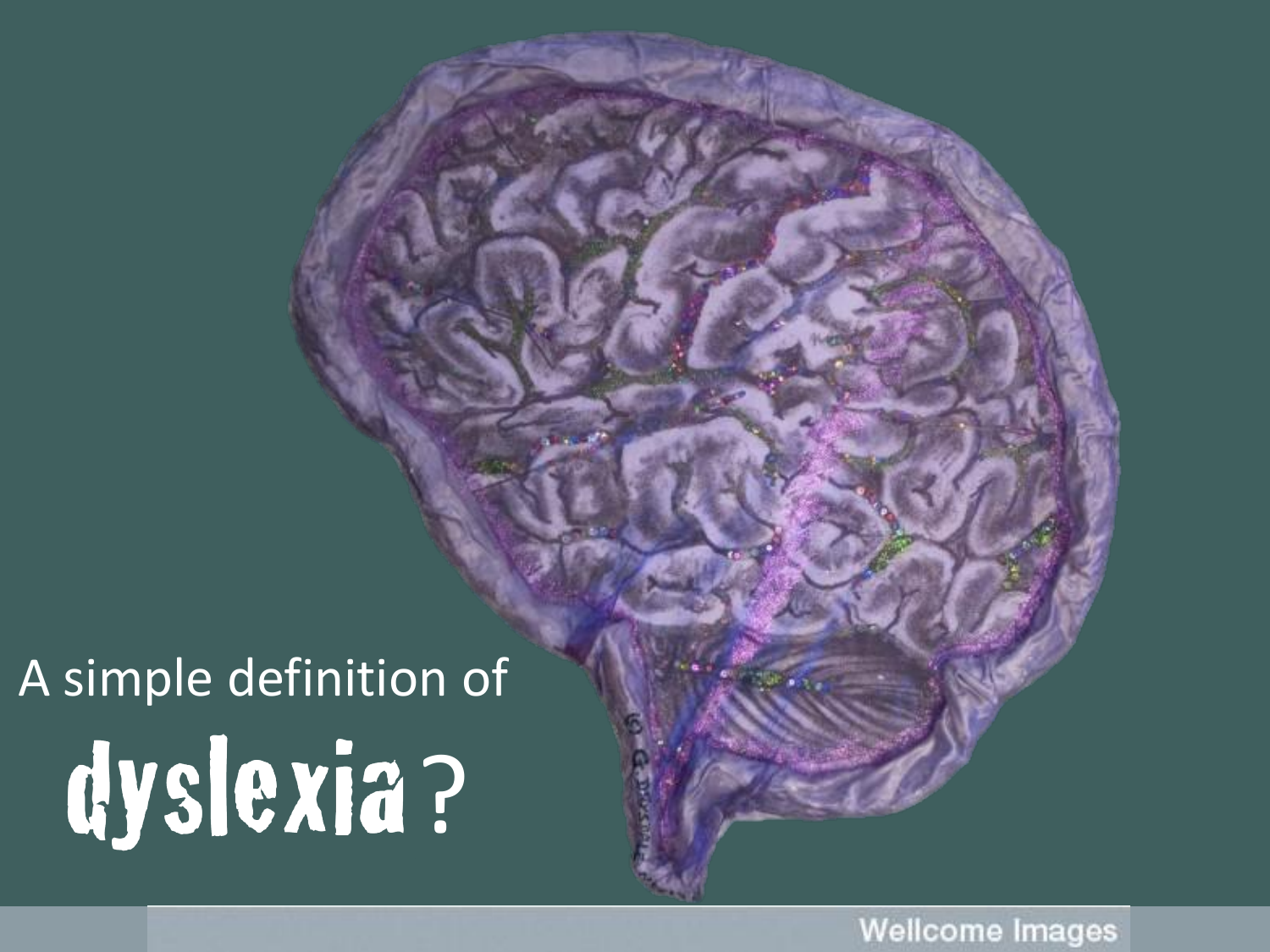"Dyslexia is a learning difficulty that primarily affects the skills involved in accurate and fluent word reading and spelling" (Rose Report, 2009, p. 30).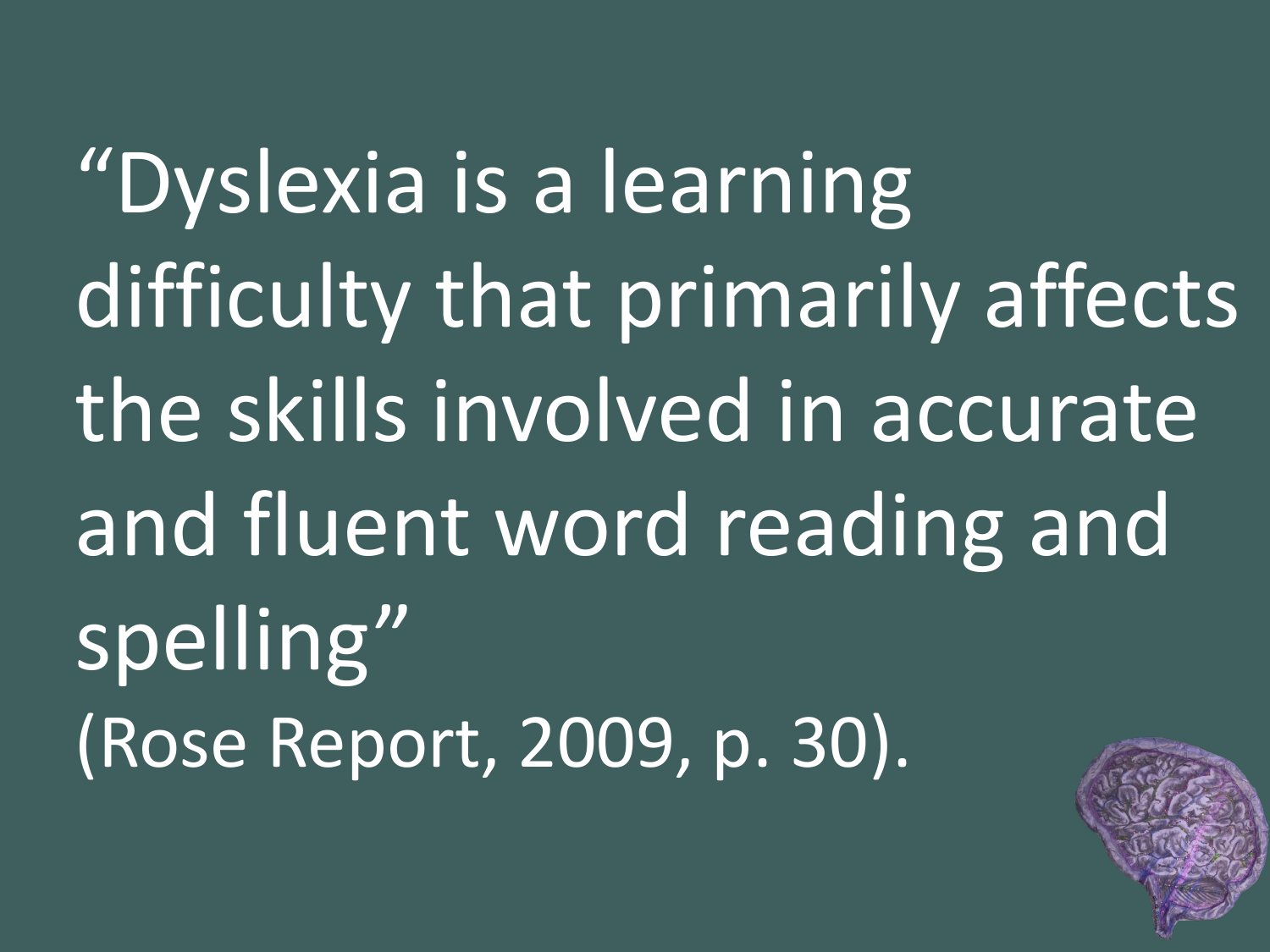## dyslexia = reading disability

## Too inclusive for some; too exclusive for others

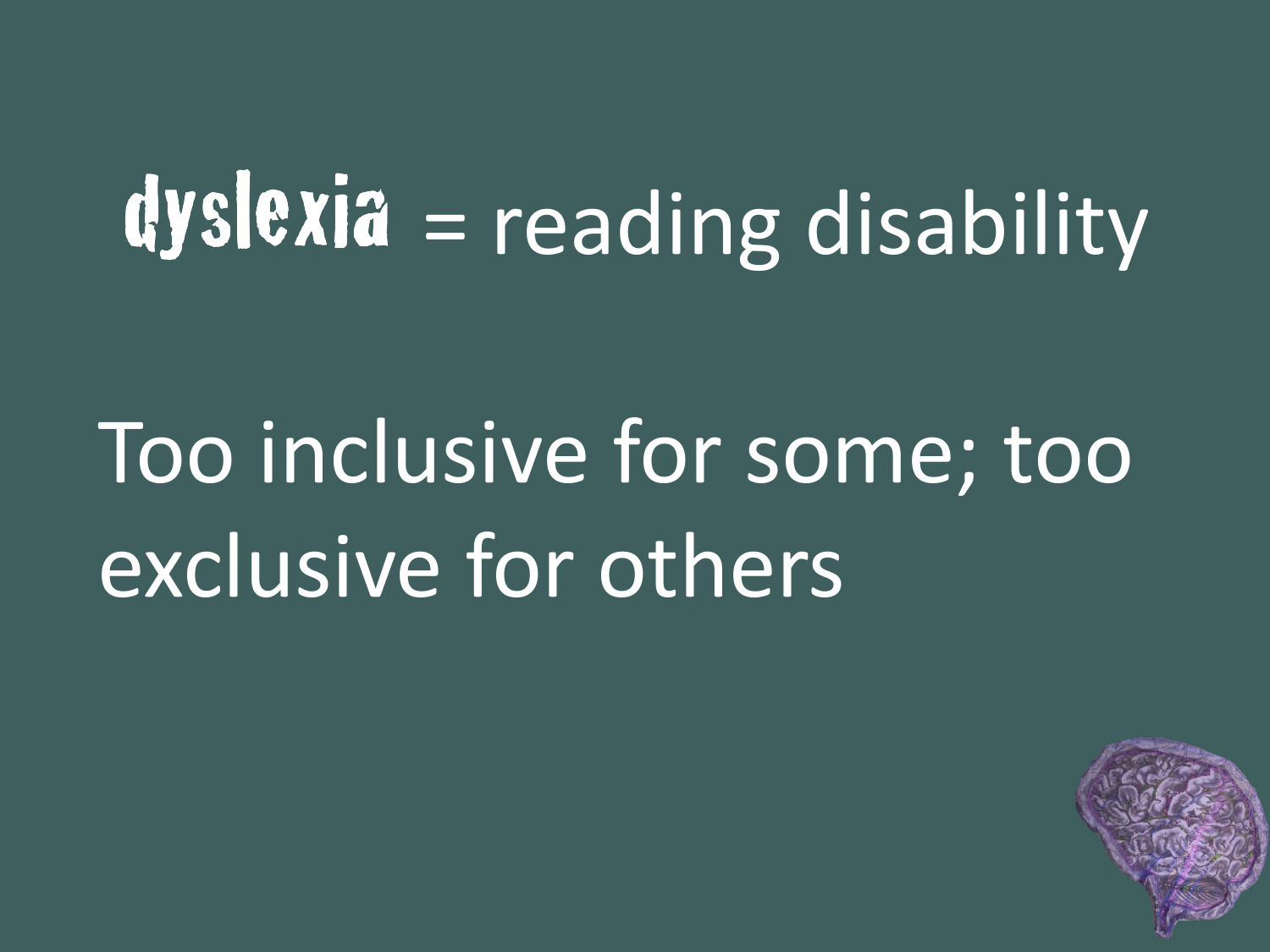anyone who struggles with accurate and/or fluent decoding

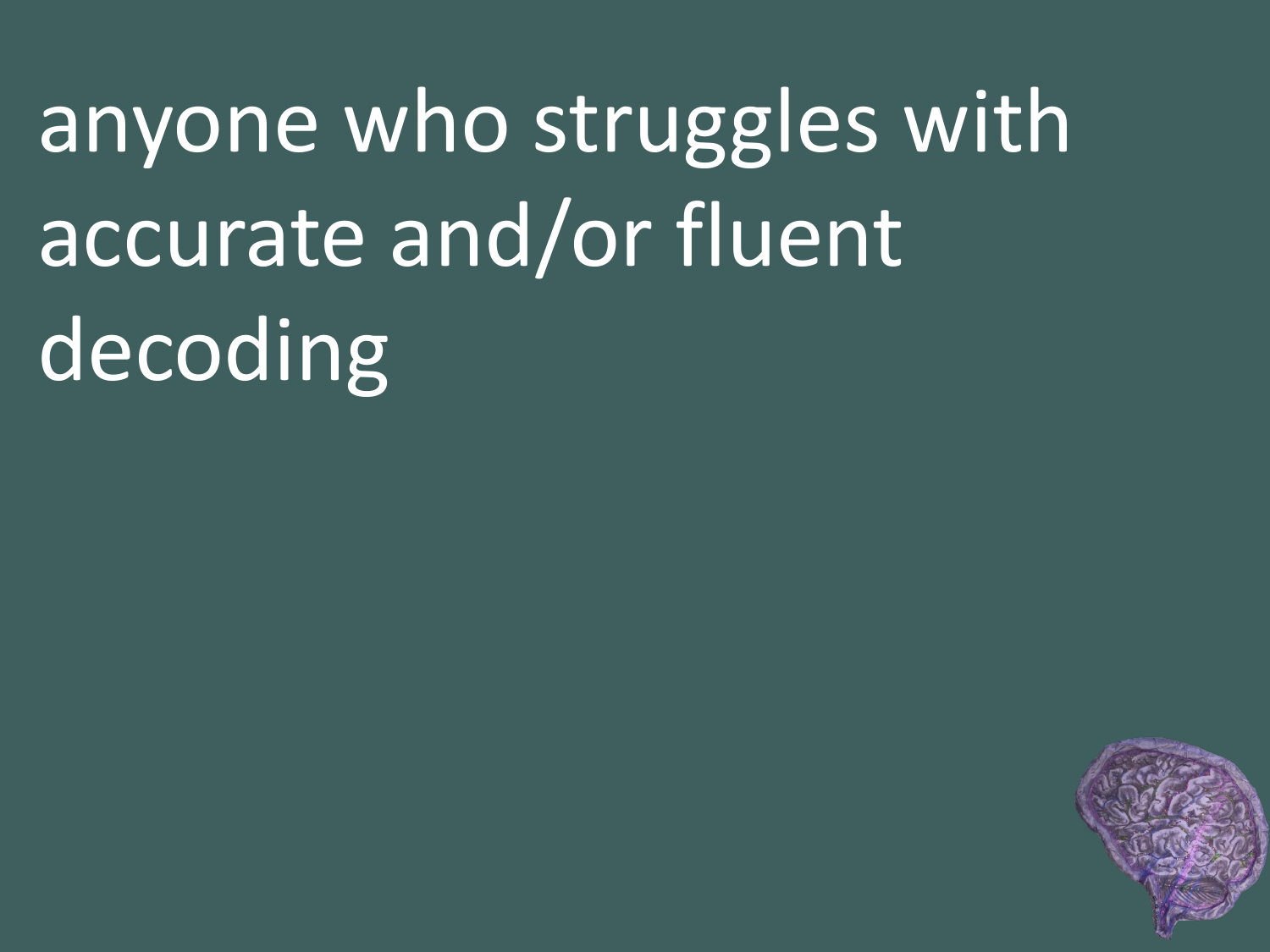those who score at the lower end of the normal distribution on an appropriate test of reading accuracy or fluency

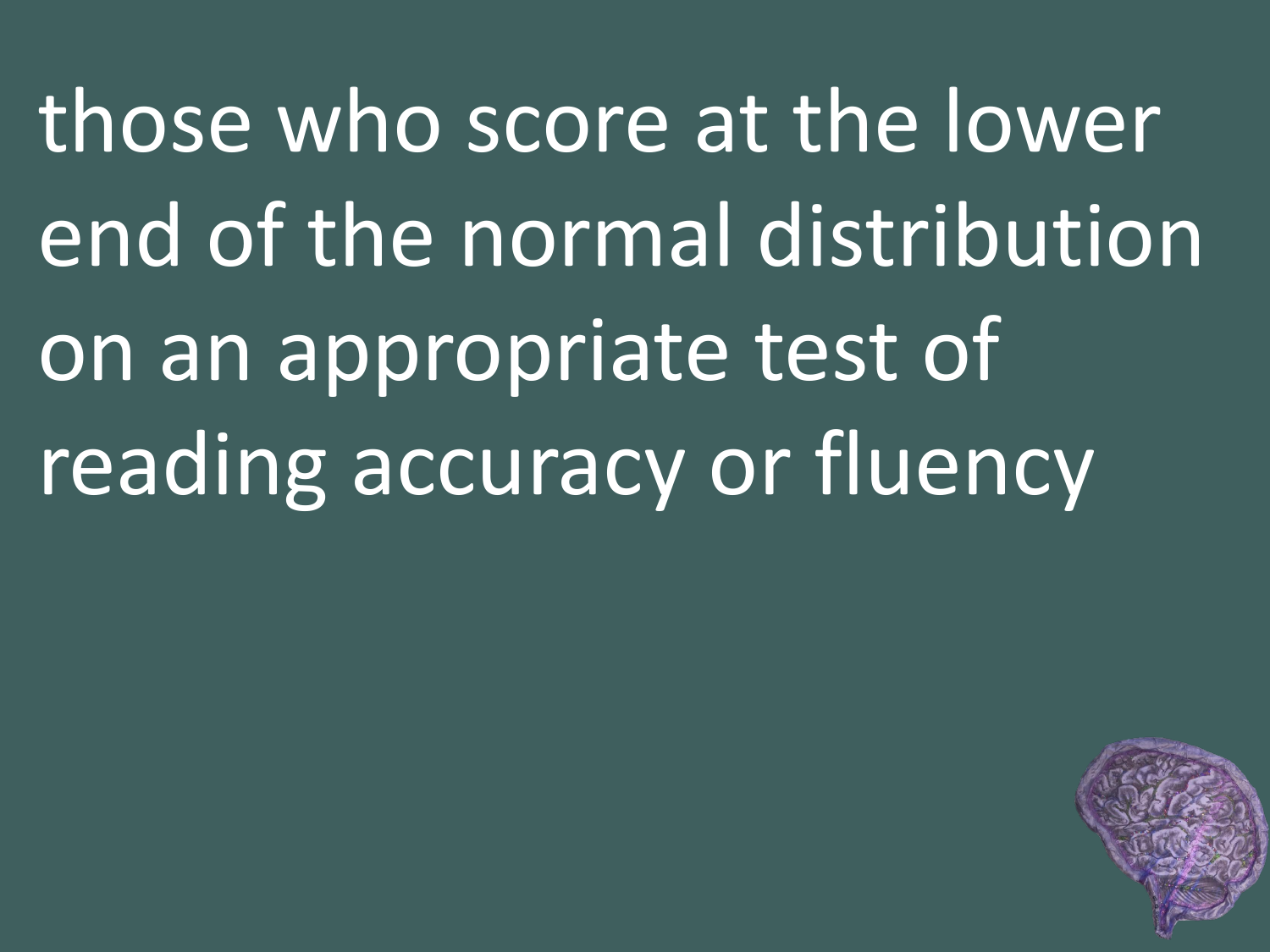those for whom decoding is merely one element of a more pervasive dyslexit; condition marked by a range of comorbid features

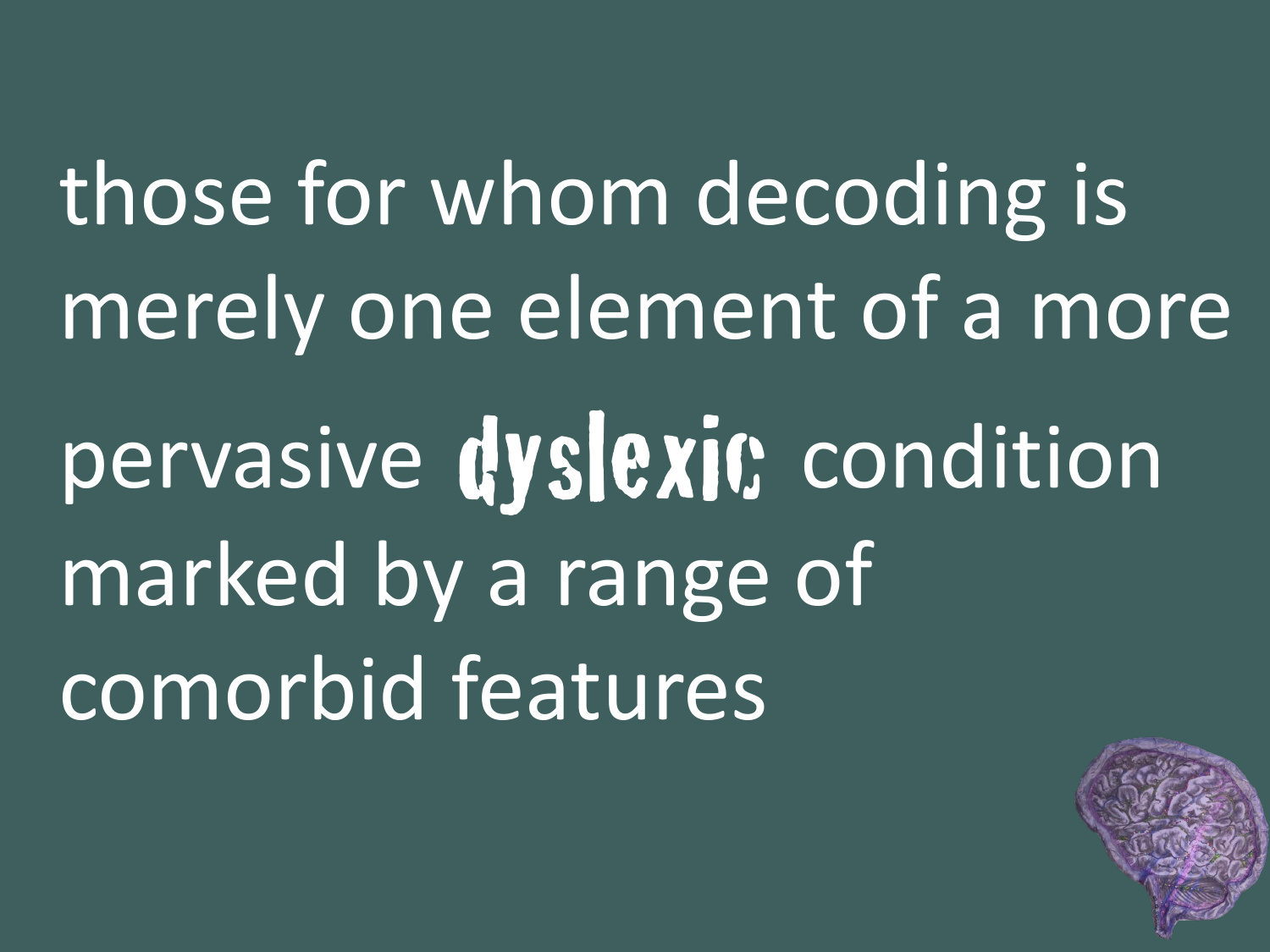those whose decoding problems are biologically determined

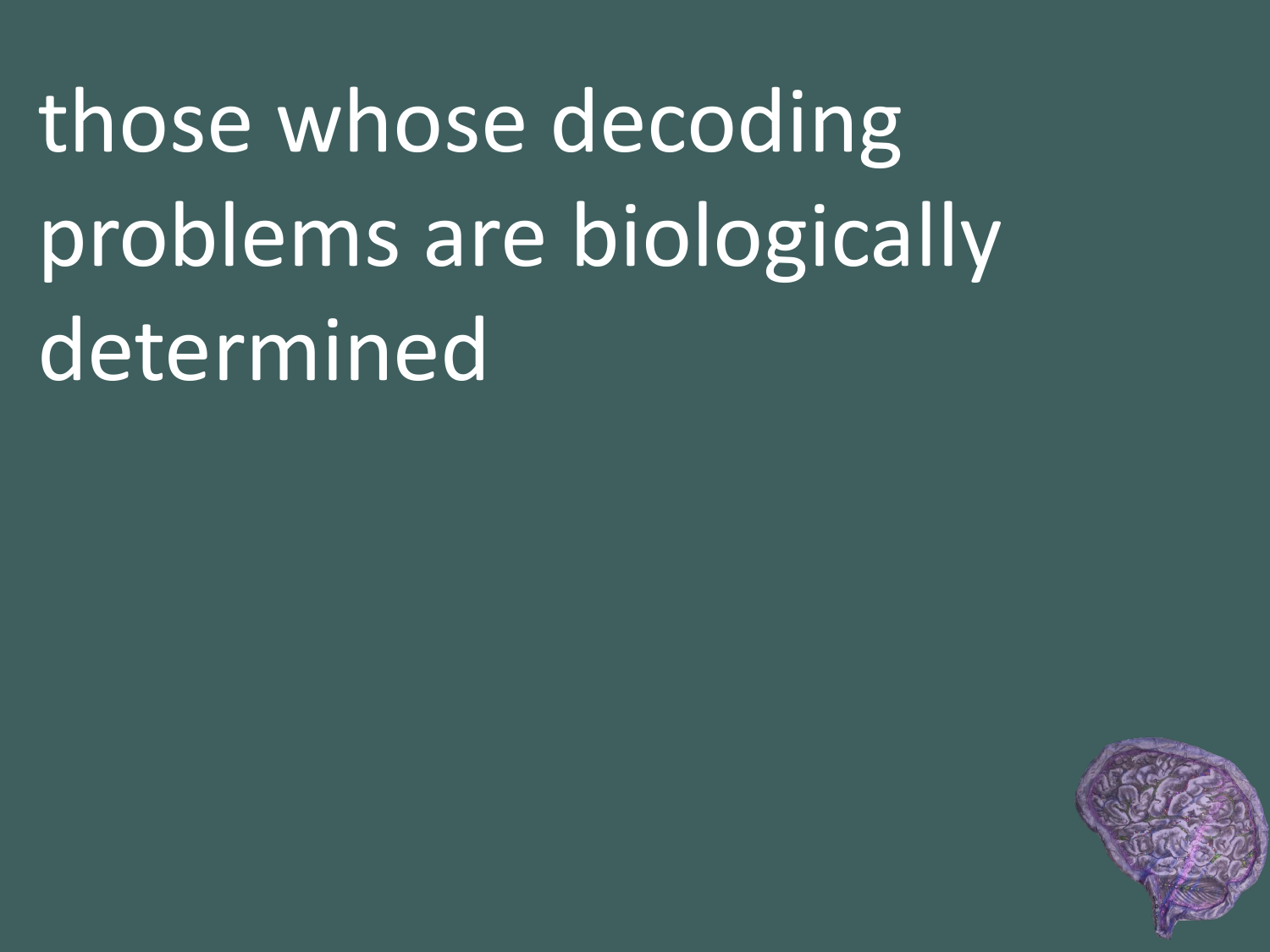Can genetics and neuroscience inform us.... who has dyslexia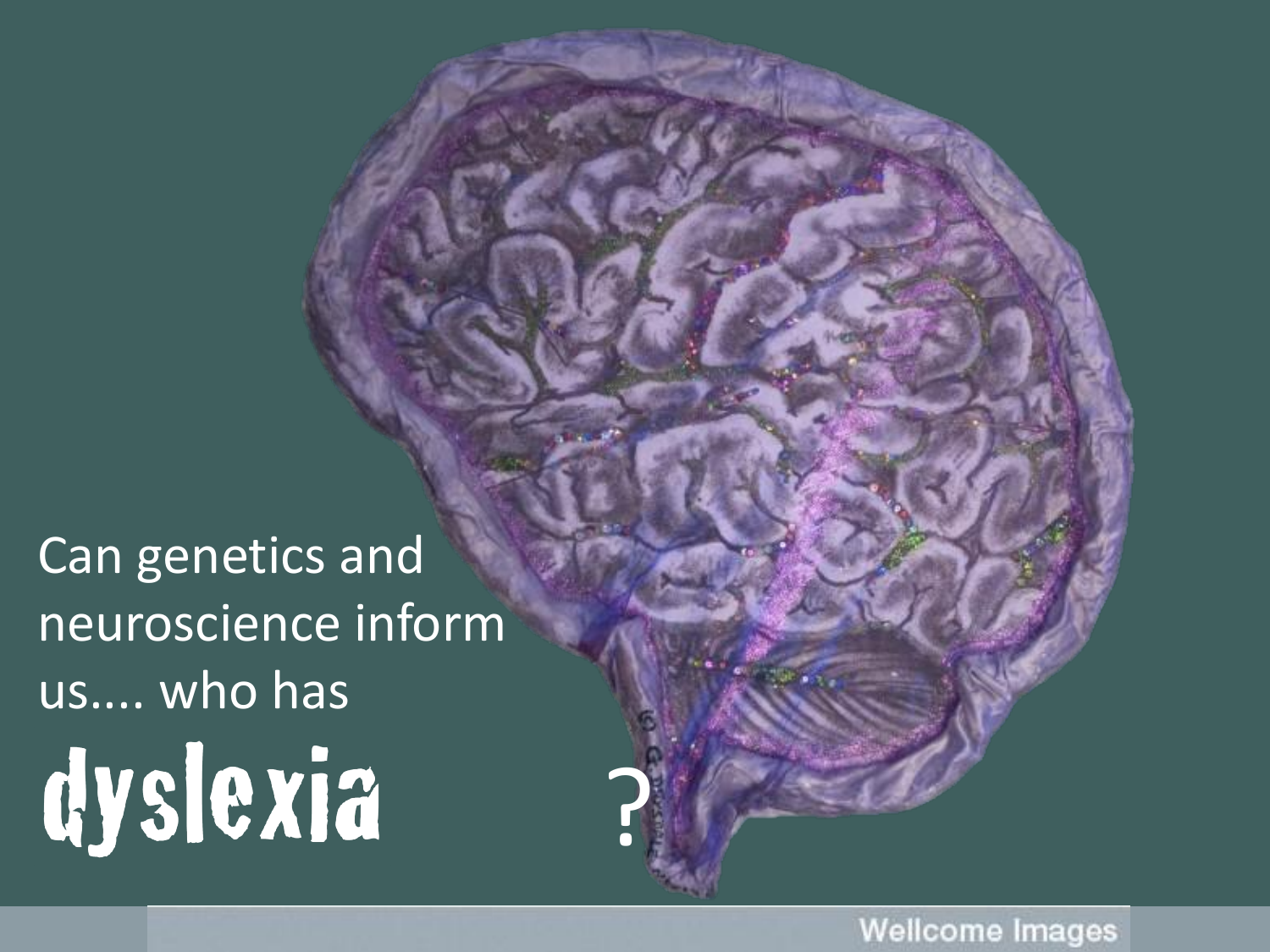### The brain does not have "the part(s)" for reading

- Reading in the brain unfolds via a complex chain of activation of various structures, which is distributed in space and in time –There is no brain "locus" for reading, but there is a "reading brain"
- –The "reading brain" is a developmental stage of the brain –We are born with an "illiterate brain" that has the capacity to become a "reading/literate brain"
- This chain is malleable
- –Developmentally
- –As a result of interventions

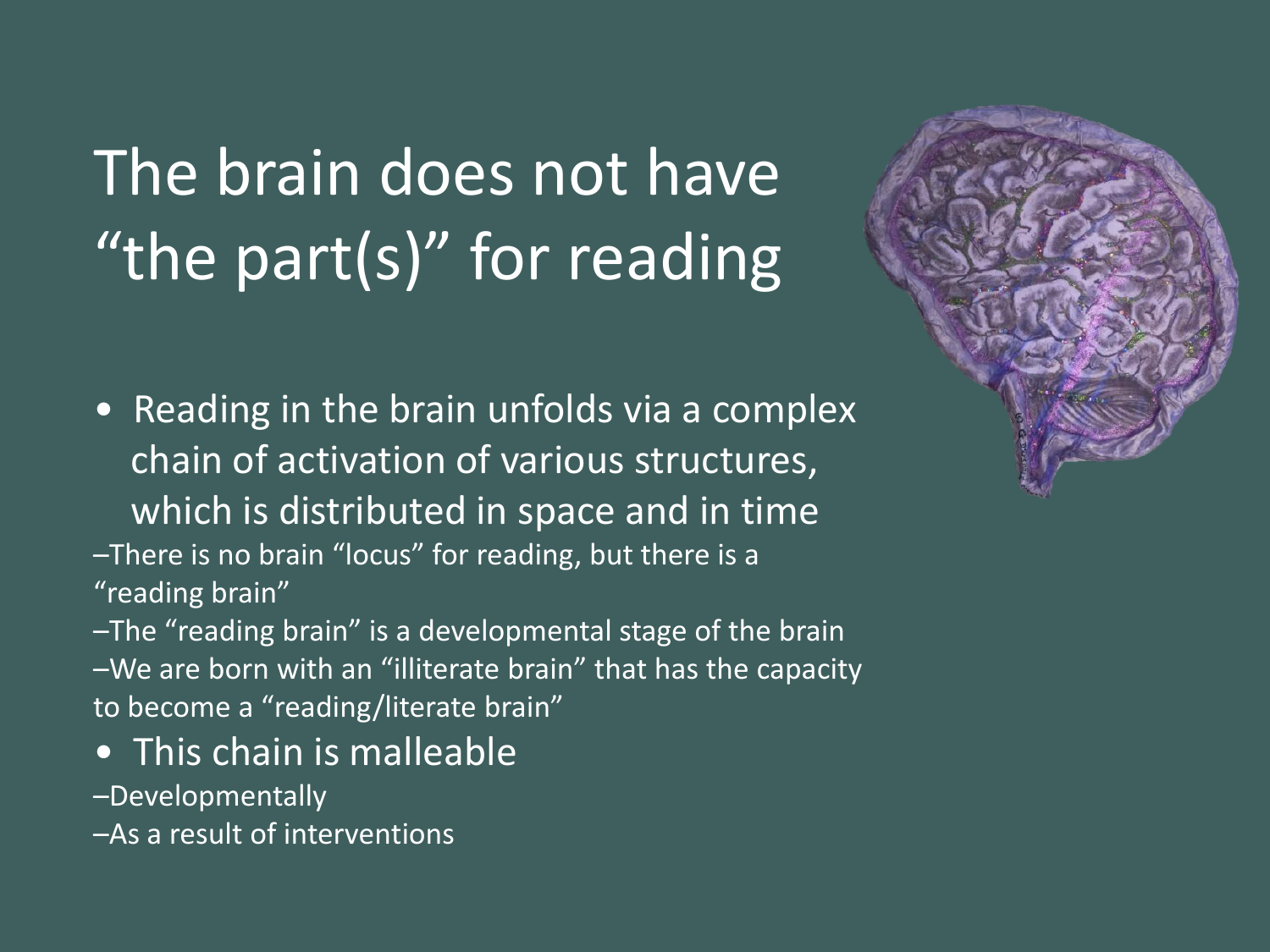#### Approaches to studying the brain

- magnetic resonance imaging (MRI)
- functional magnetic resonance imaging (fMRI)
- voxel-based morphometry (VBM)
- diffusion tensor imaging (DTI)
- magnetic resonance spectroscopy (MRS)
- positron emission tomography (PET)
- magnetoencephalography (MEG)
- electroencephalography (EEG)

֢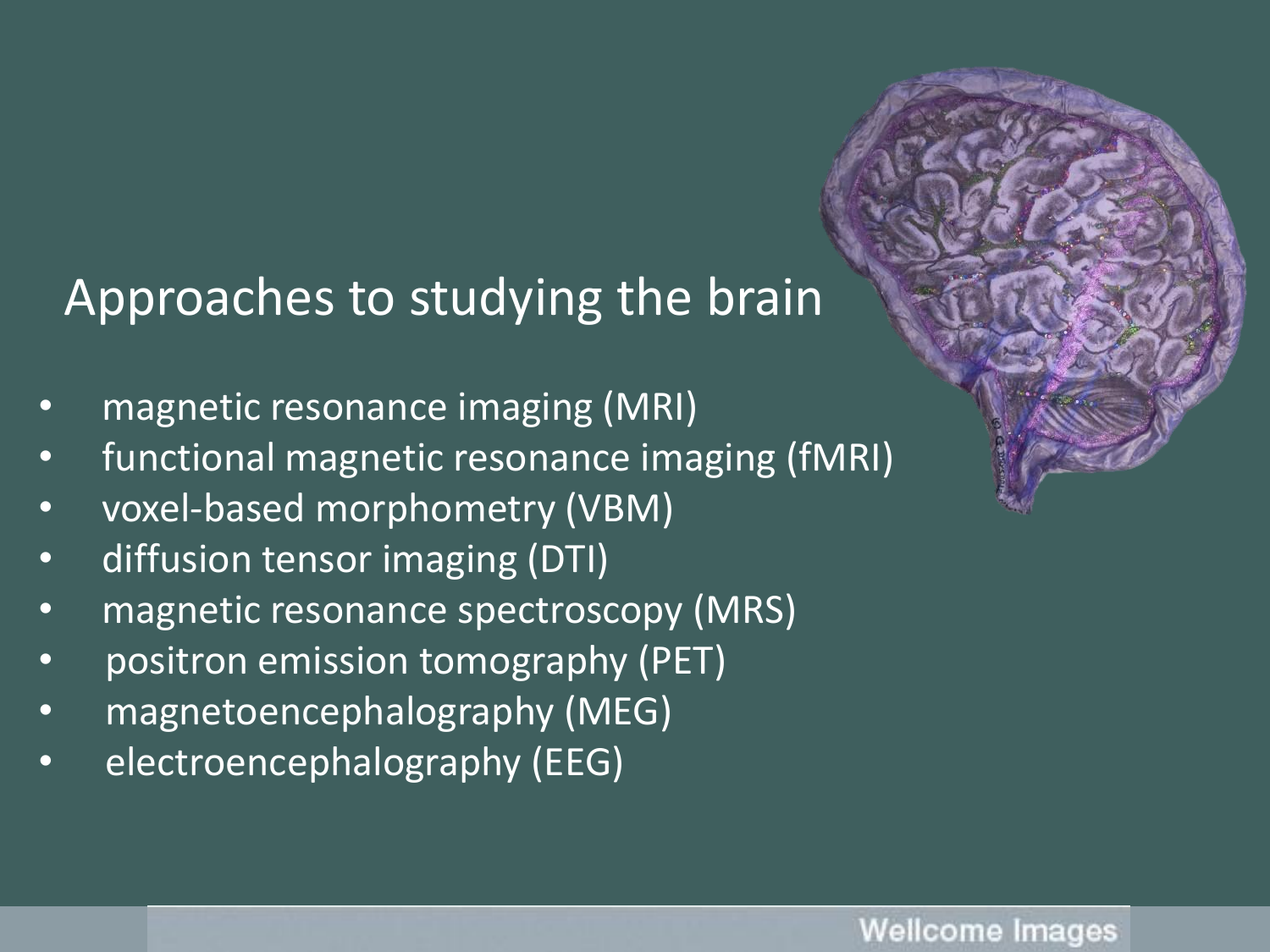those whose decoding difficulties cannot be explained in alternative ways e.g. because of severe intellectual or sensory impairment, socio-economic disadvantage, poor schooling, or emotional/behavioral difficulty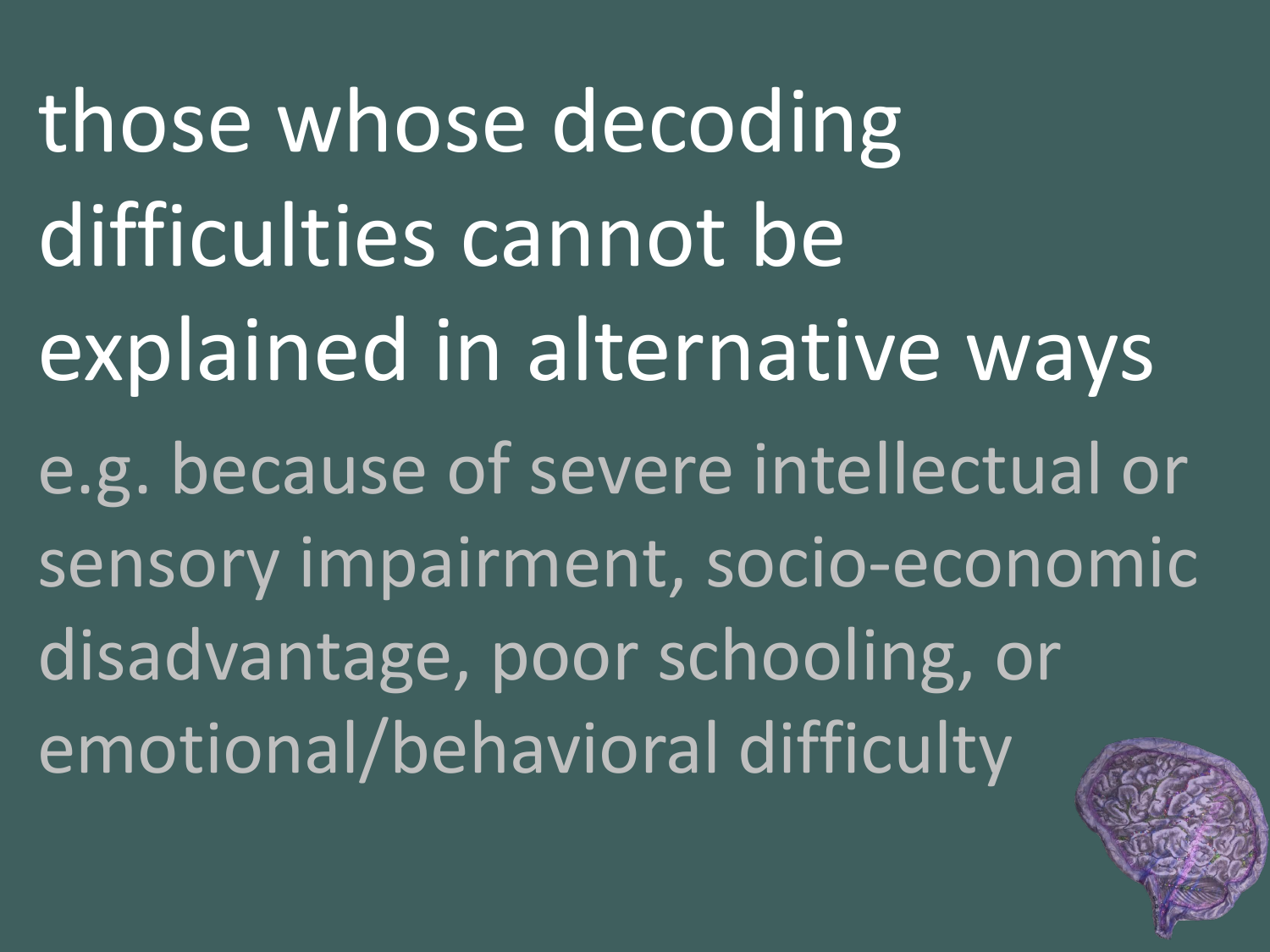those for whom there is a significant discrepancy between decoding performance and IQ

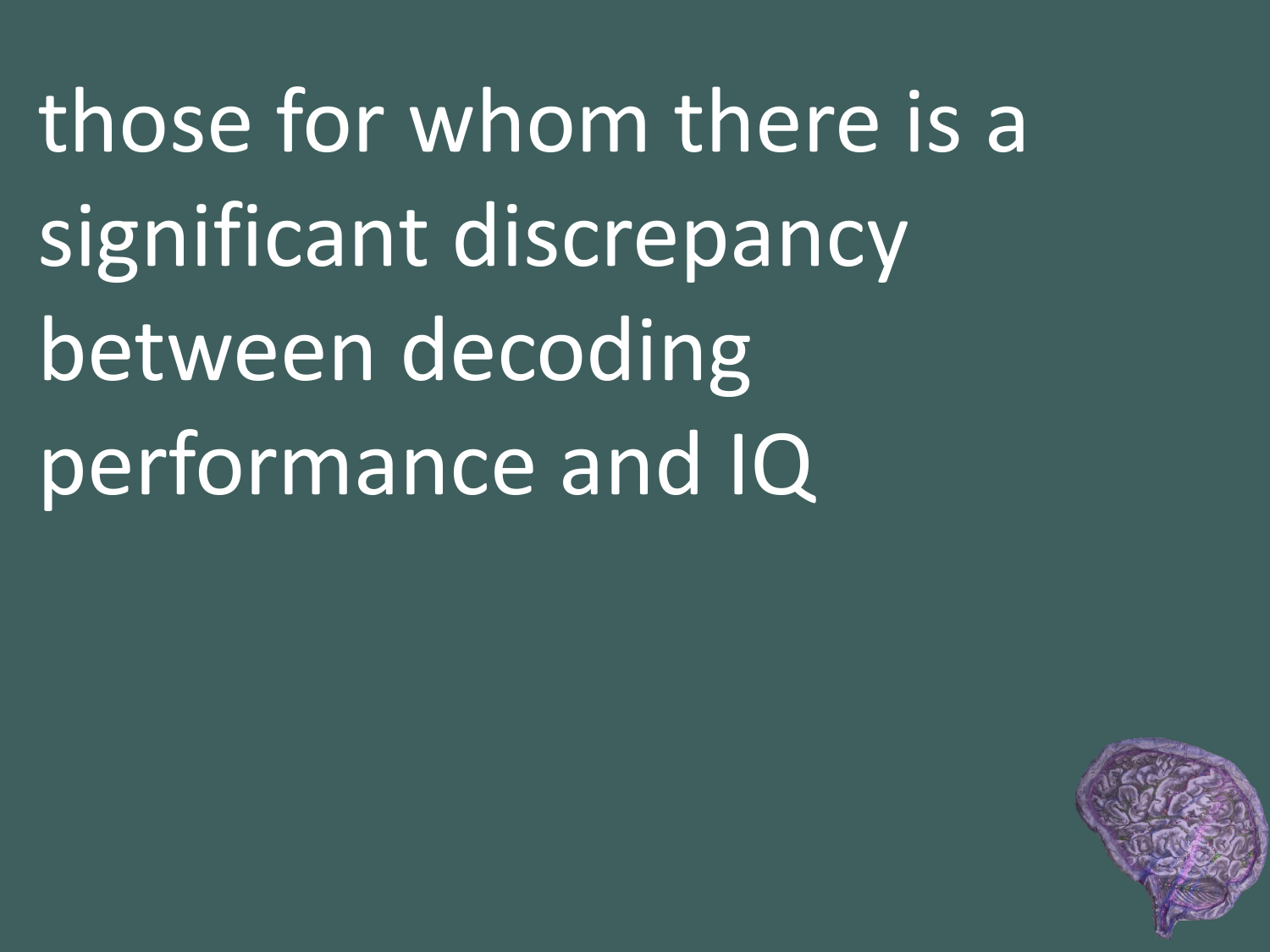those poor decoders who also present with a range of symptoms commonly found in those with dyslexia

e.g. poor motor, arithmetical, or language skills, visual difficulties, and low self-esteem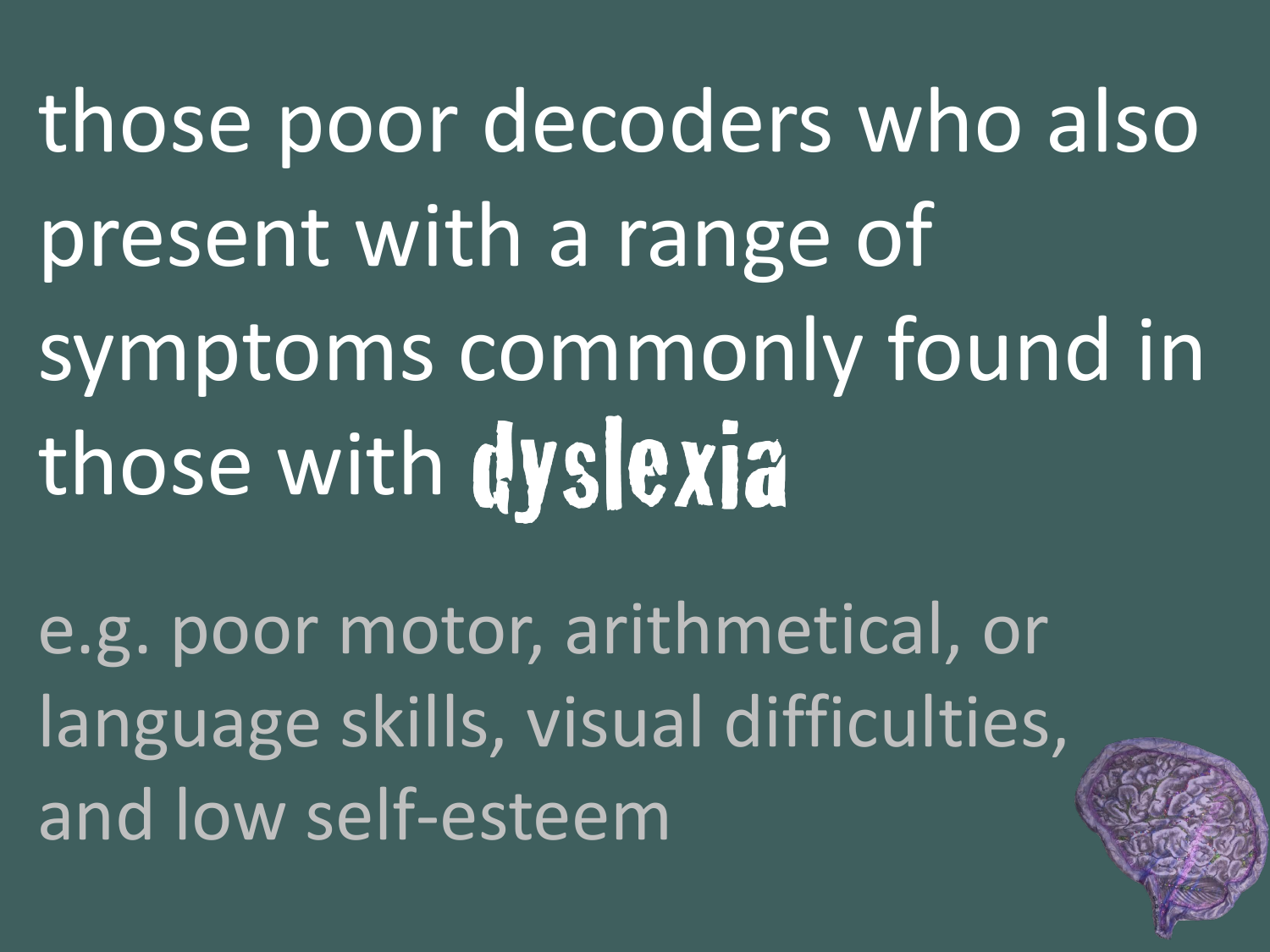those whose decoding problems are marked by certain associated cognitive difficulties

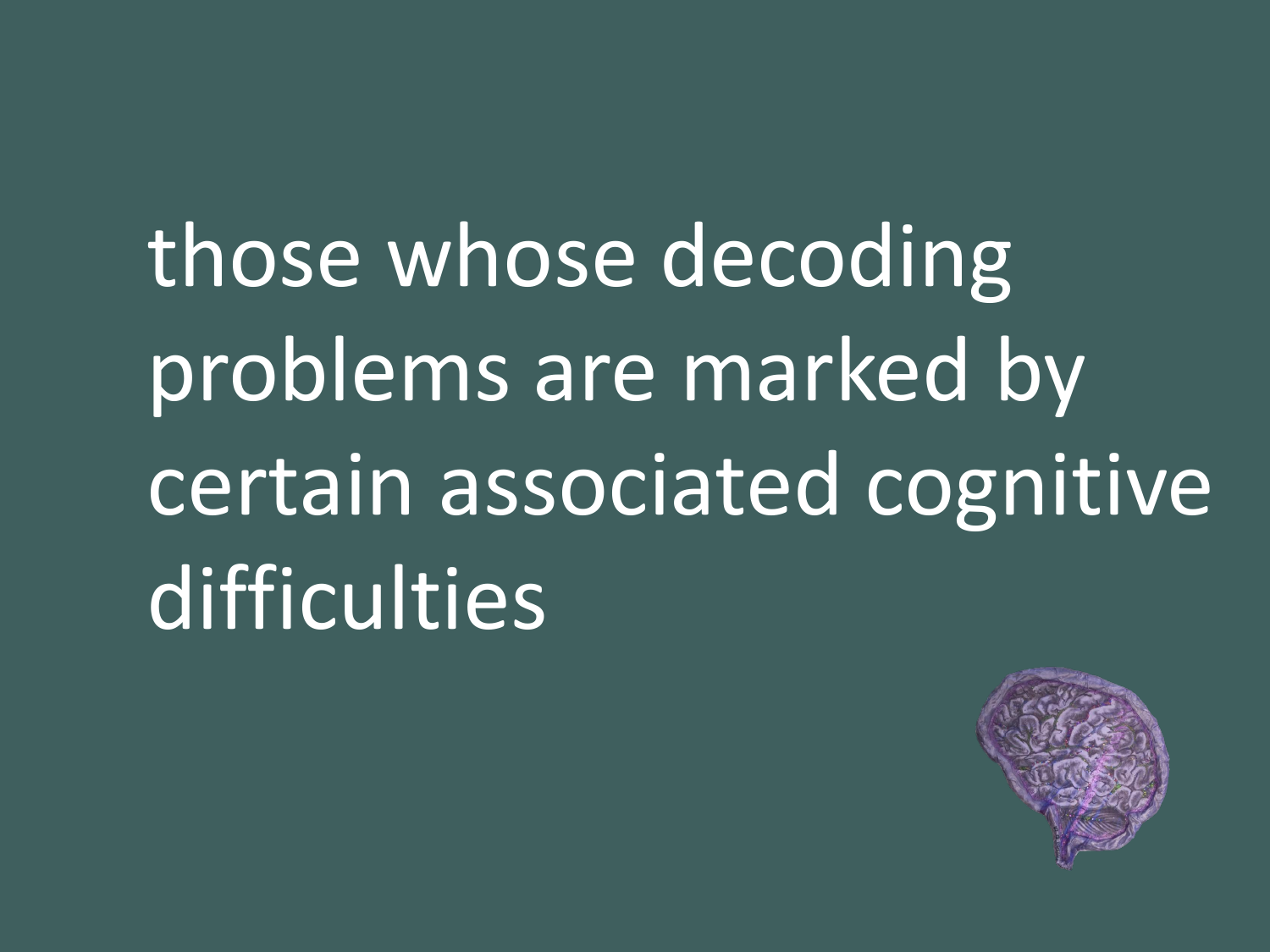

### **Cognitive level explanations**

**a) Phonological deficit hypothesis b) Rapid naming and the DD c) STM/WM deficits d) Auditory/speech processing e) Visual processing/attention f) Magnocellular problems g) Scotopic sensitivity h) Sluggish attentional shifting i) Visual attention span deficit j) Abnormal crowding k) Anchoring deficits l) Psychomotor processing**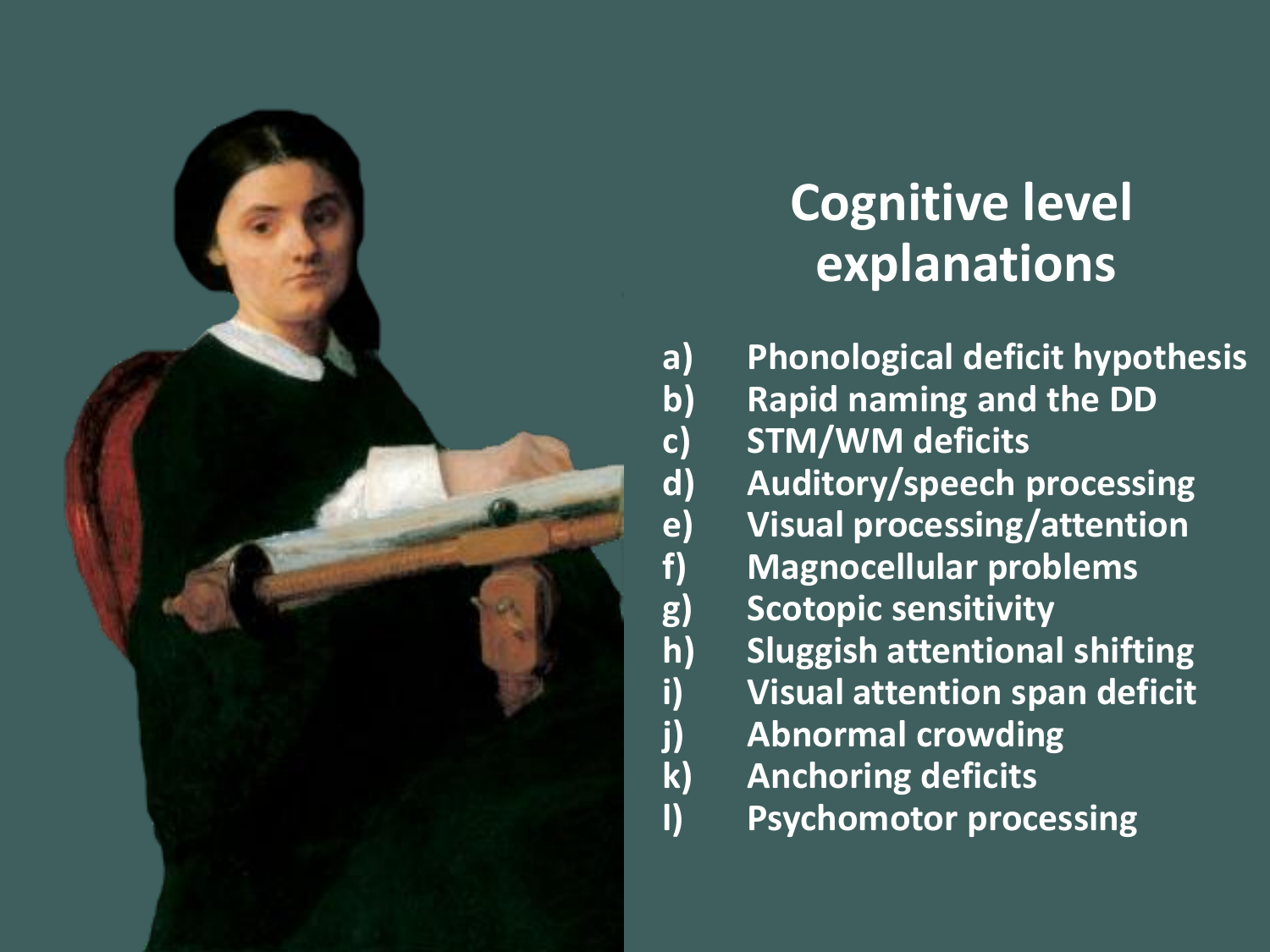To what extent does a diagnosis of dyslexia<br>guide the educator in devising appropriate forms of treatment?

**Wellcome Images**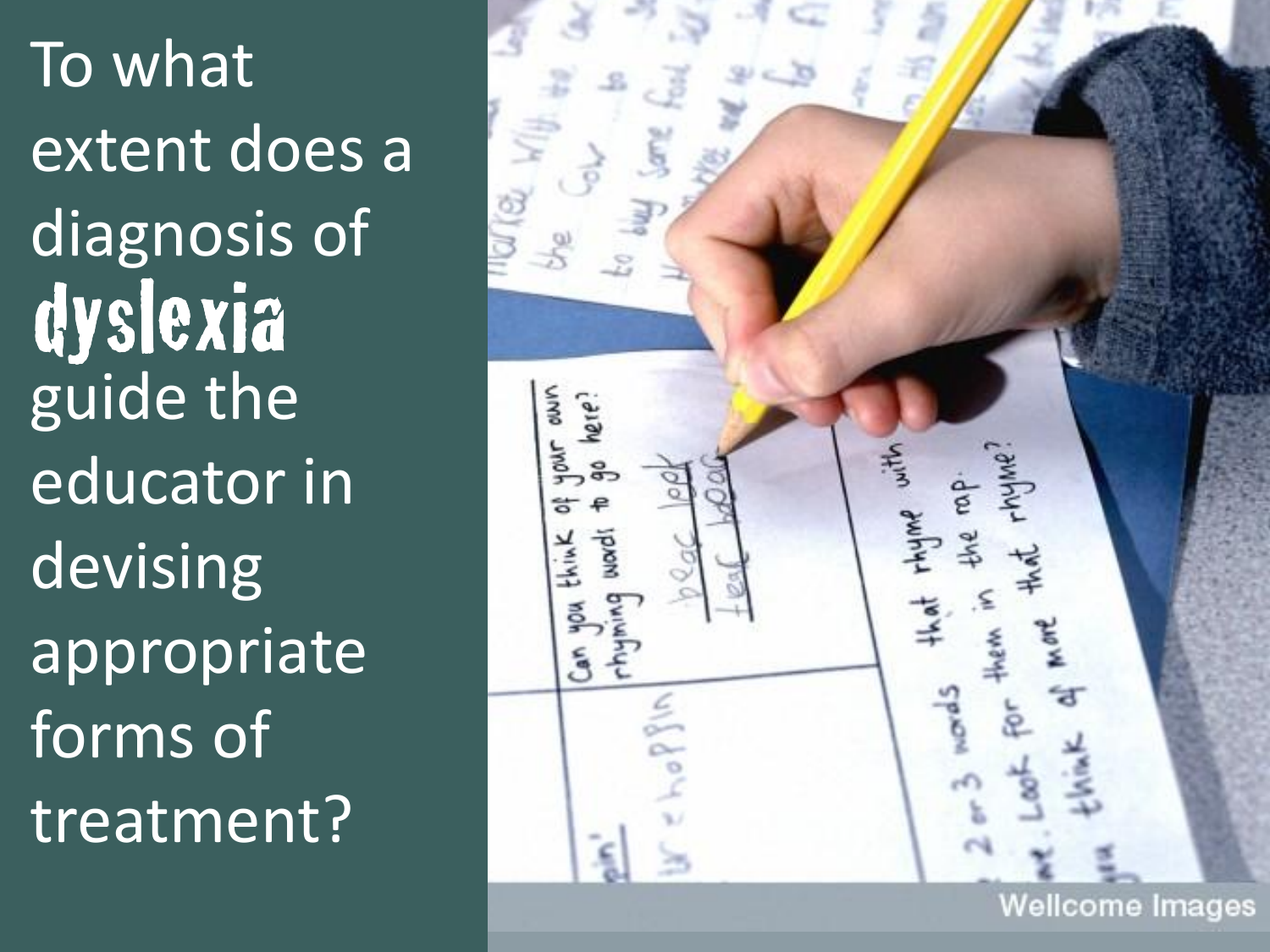### Forms of training

- Cognitive
- Auditory
- Visual
- Motor

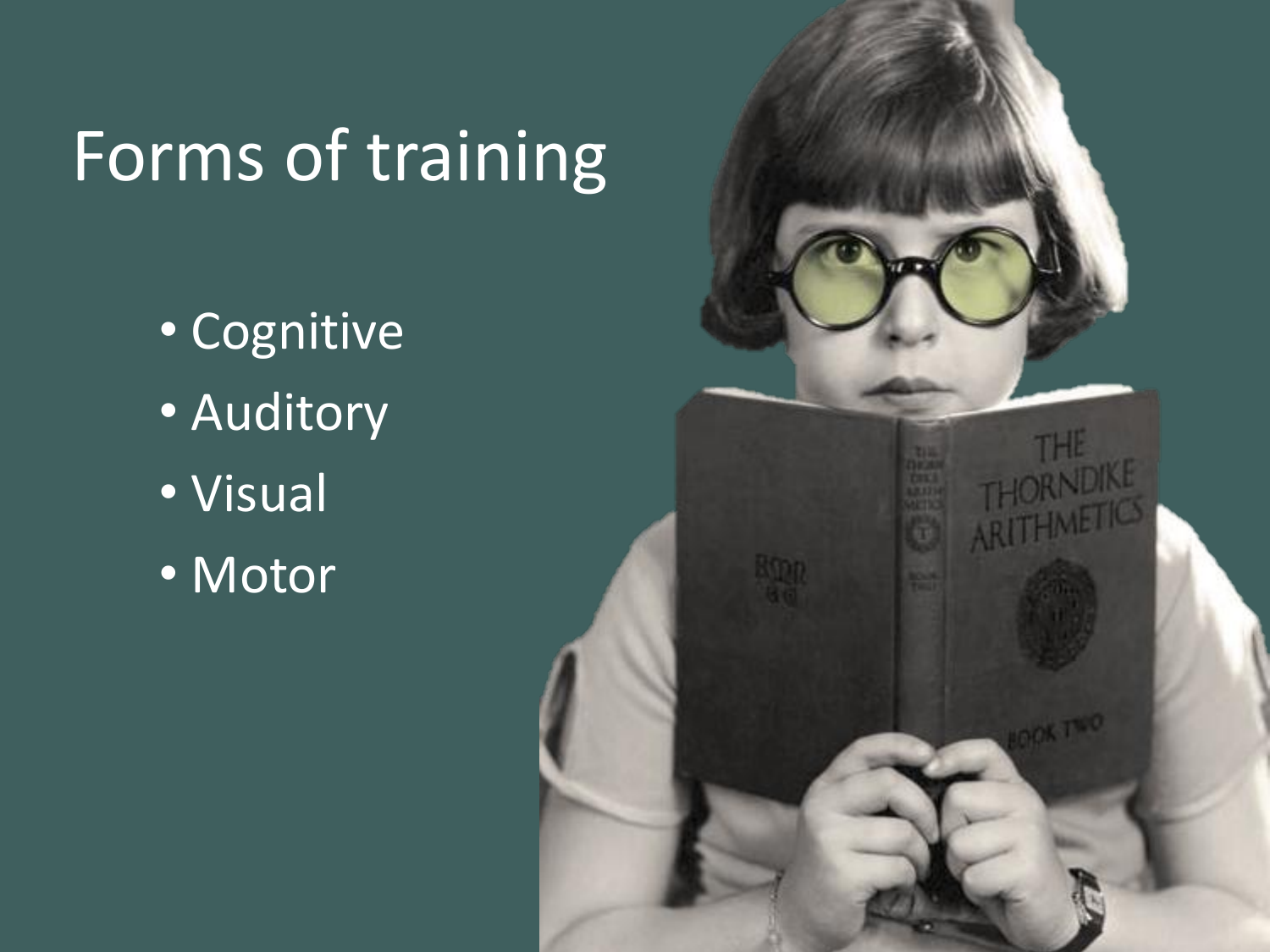#### The American Academy of Pediatrics' joint technical report (Handler, et al., 2011).

"Scientific evidence does not support the claims that visual training, muscle exercises, ocular pursuit-and tracking exercises, behavioral/perceptual vision therapy, training glasses, prisms, and colored lenses and filters are effective direct or indirect treatments for learning disabilities. There is no evidence that children who participate in vision therapy are more responsive to educational instruction than those who do not participate. The reported benefits of vision therapy, including nonspecific gains in reading ability, can often be explained by the placebo effect, increased time and attention given to students who are poor readers, maturation changes, or the traditional remedial techniques with which they are usually combined" (p. e847).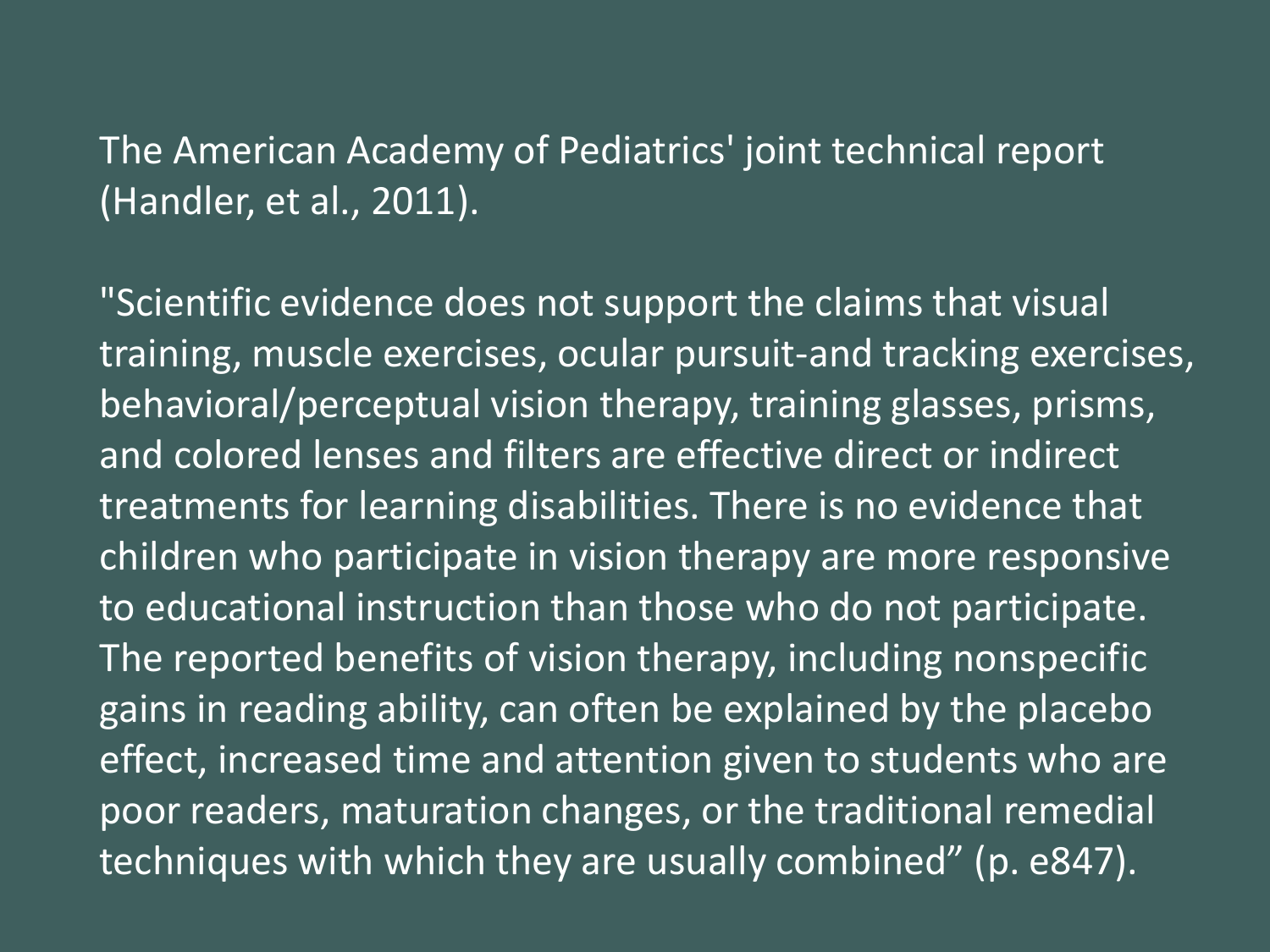The Royal College of Opthalmologists argues that "…manipulation of the visual system using colour to facilitate reading lacks scientific support".

In consequence, a recent editorial in the *BMJ* (Aug, 2014) has called upon dyslexia charities to desist in providing an inaccurate view of the evidence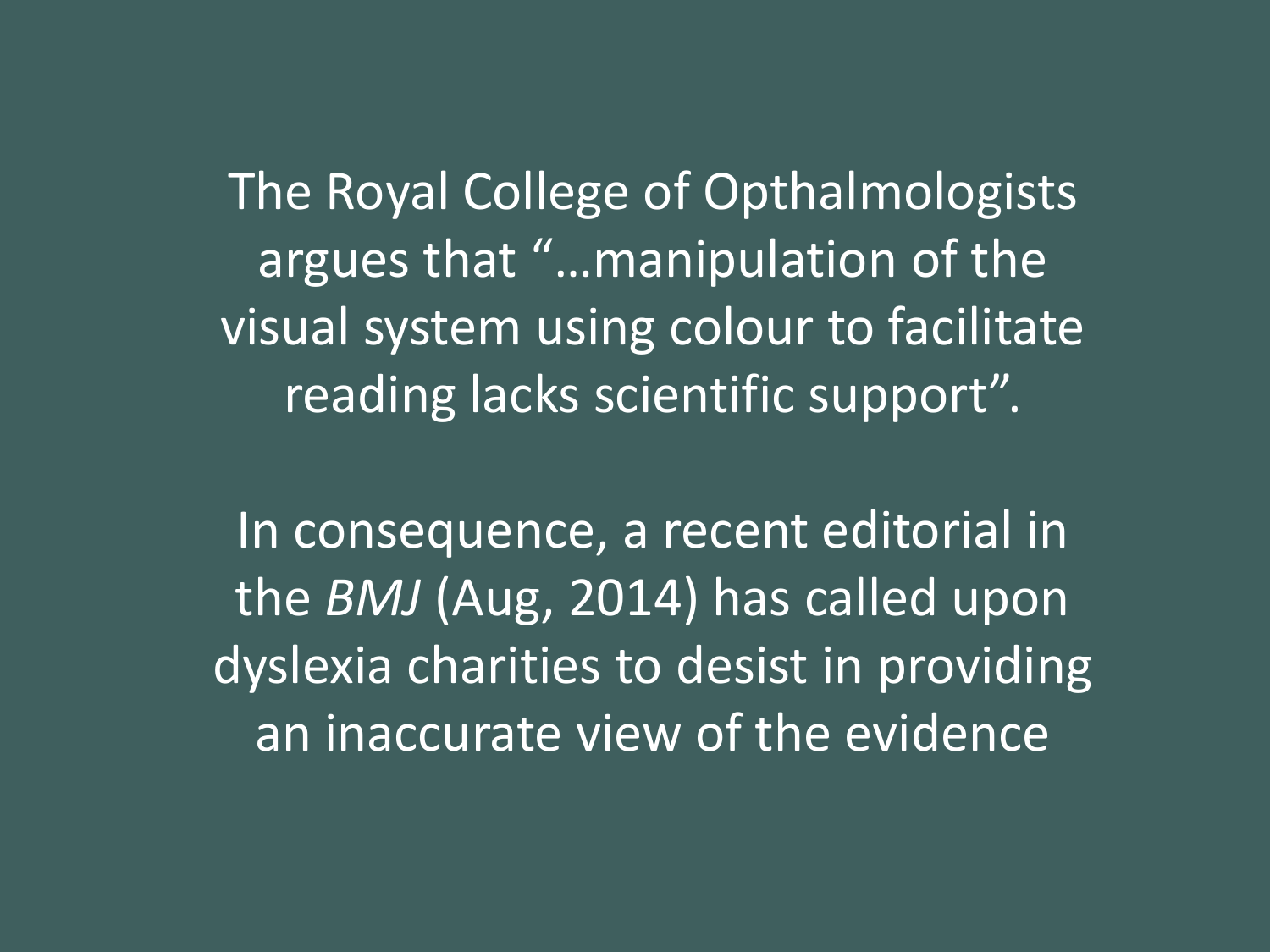### Forms of training

• Motor

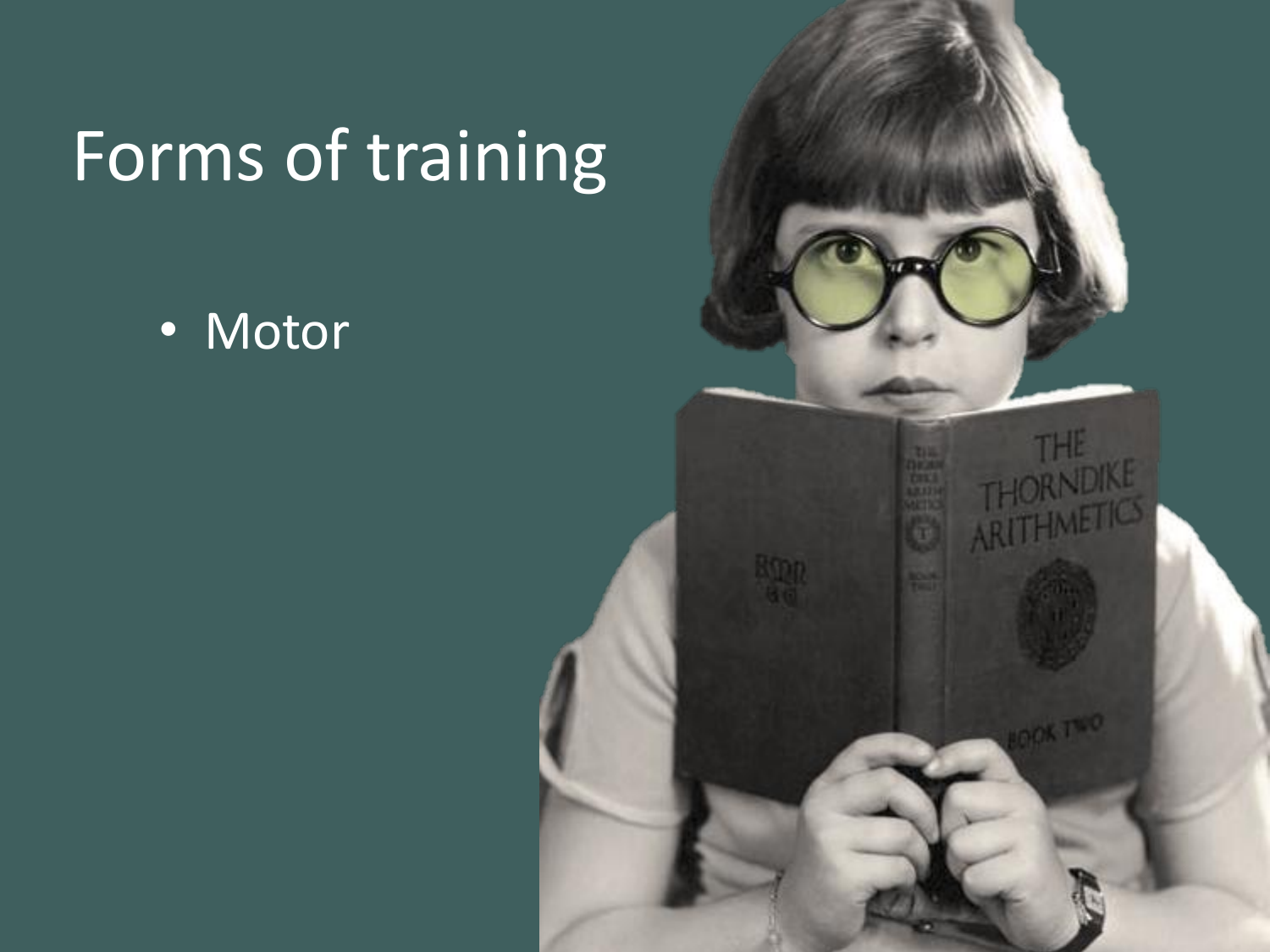#### **Practitioners should:**

**"…shift the focus of their clinical activities away from emphasis on psychometric assessment to detect cognitive and biological causes of a child's reading difficulties for purposes of categorical labelling** 

**.... in favour of assessment that would eventuate educational and remedial activities tailored to the child's individual needs"** 

#### **Vellutino** *et al.* **(2004)**

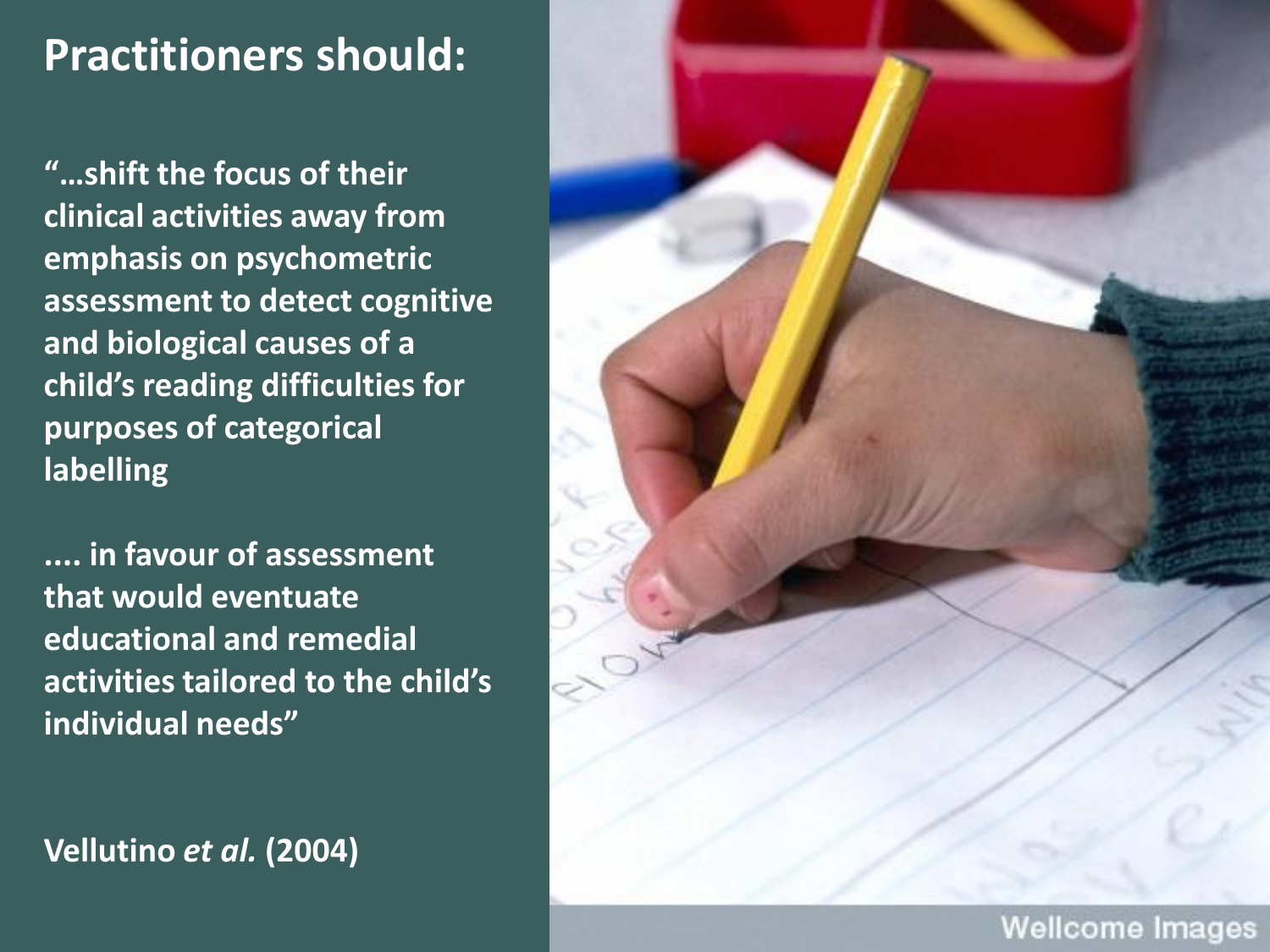## RTI and the question of the equitable use of resources

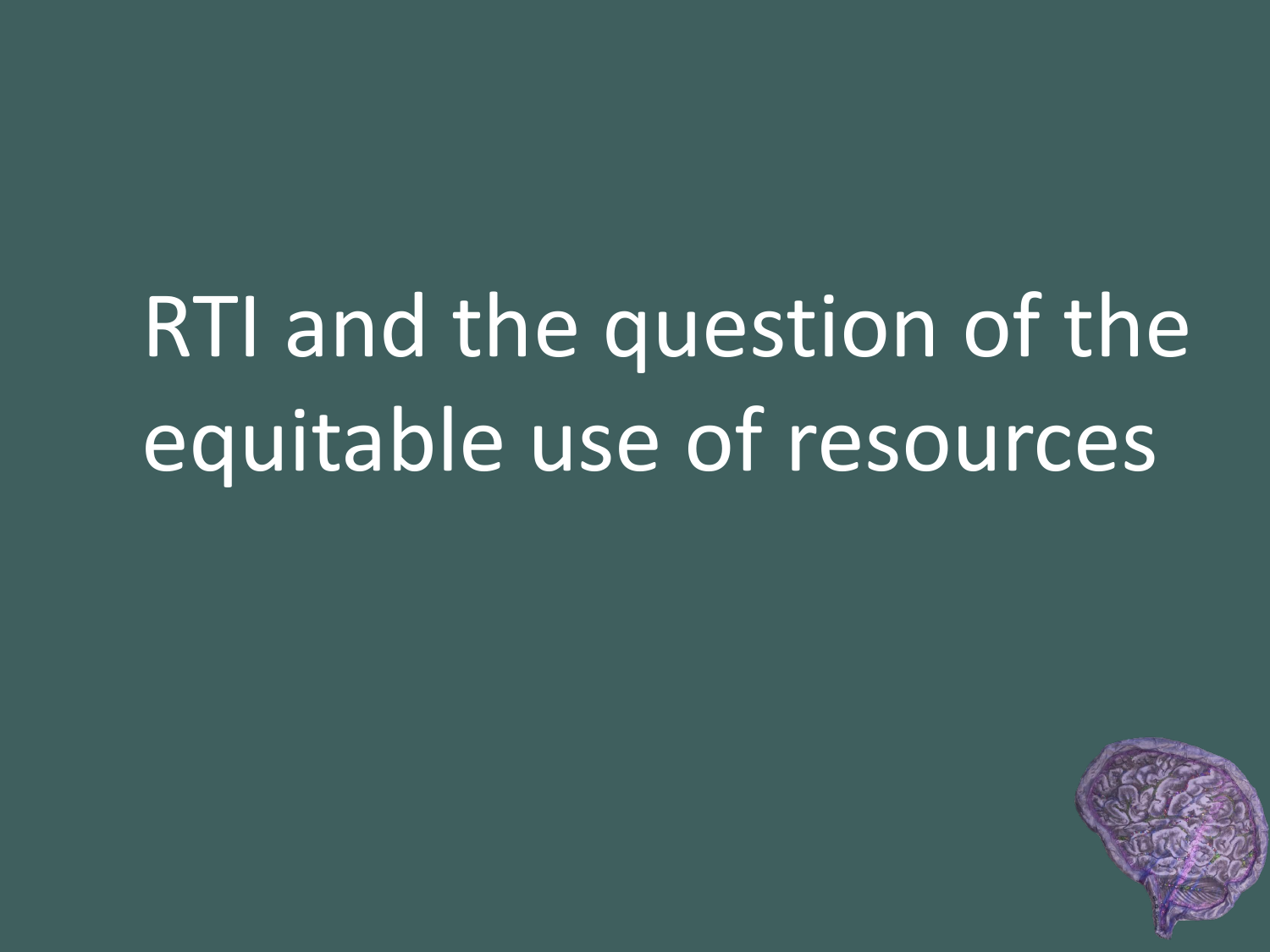### THIS IS WHAT **DYSLEXIA LOOKS LIKE**





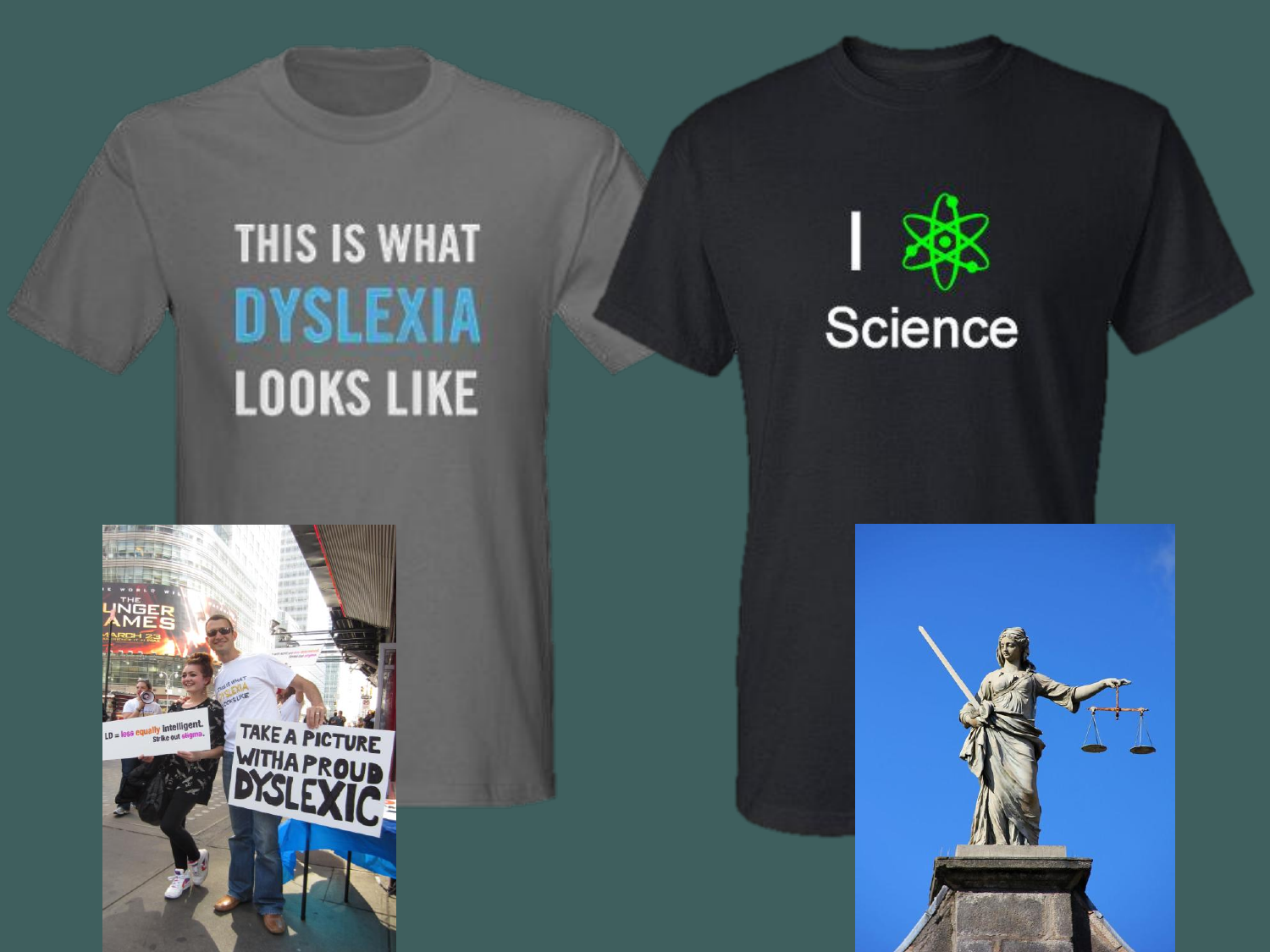## The stupid and the lazy

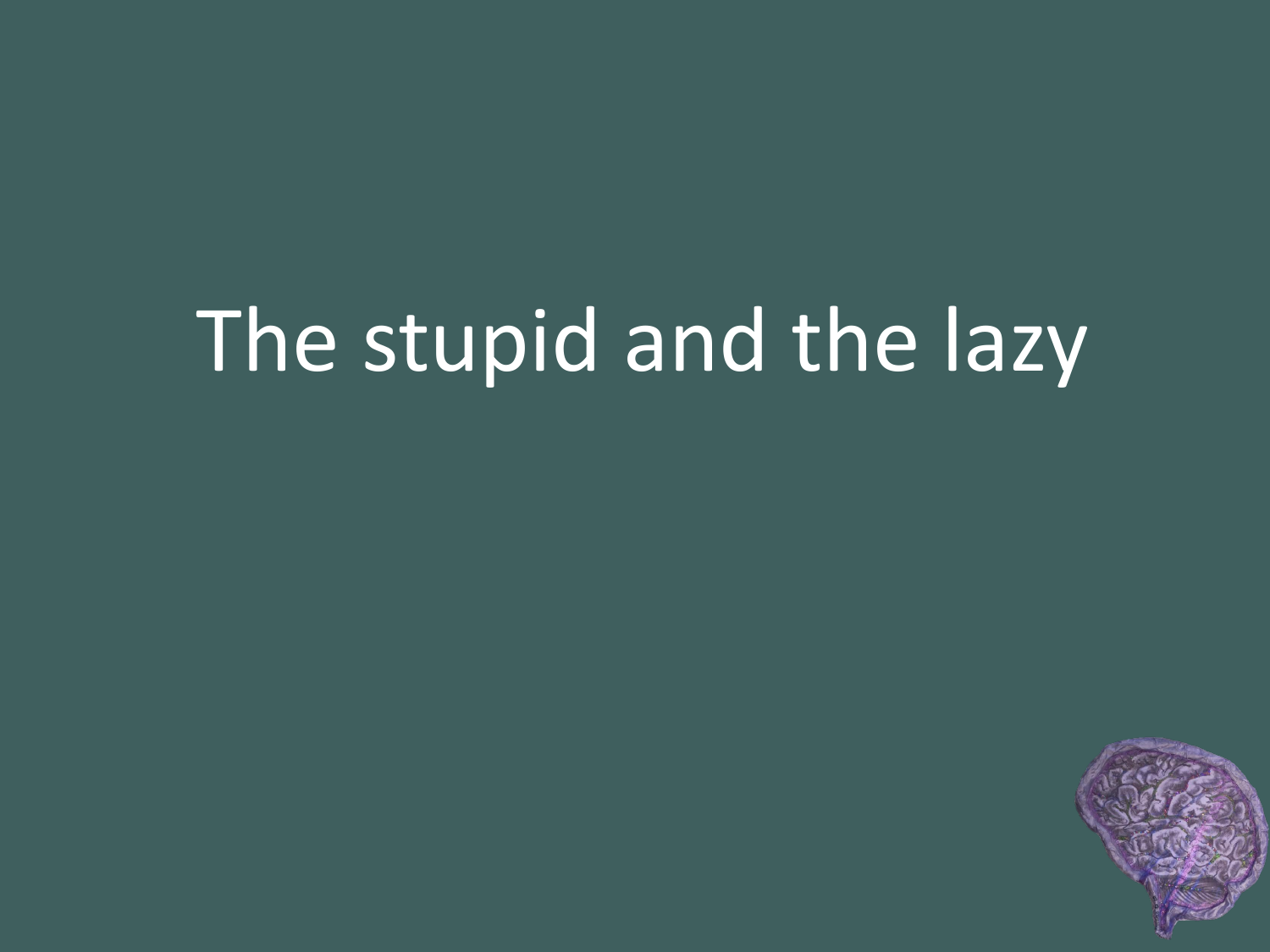**Cookie Policy | Feedback | FLIke 1965k** 

Follow @MailOnline @DailyMail

Monday, Mar 10 2014 9PM 6°C 2012AM 5°C 205-Day Forecast

### **Mail**Online

U.S. Sport | TV&Showbiz | Femail | Health | Science | Money | Video | Coffee Break | Travel | Fashion Finder Home **News** 

News Home | Arts | Headlines | Pictures | Most read | News Board | Wires

Login

#### Dyslexia 'is just a middle-class way to hide stupidity'

Dyslexia is a social fig leaf used by middle-class parents who fear their children will be labelled as low achievers, a professor has claimed.

Julian Elliott, a leading educational psychologist at Durham University, says he has found no evidence to identify dyslexia as a medical condition after more than 30 years of research.

"There is a huge stigma attached to low intelligence," he said.

"After years of working with parents, I have seen how they don't want their child to be considered lazy, thick or stupid.

"If they get called this medically diagnosed term, dyslexic, then it is a signal to all that it's not to do with intelligence."

He added: "There are all sorts of reasons why people don't read well but we can't determine why that is. Dyslexia, as a term, is becoming meaningless."

One in ten people in the UK - including 375,000 schoolchildren - has been diagnosed with dyslexia.

The condition is said to impair short-term memory and the ability to read, write, spell and do maths.

Supporters of the condition argue that dyslexics are intelligent people who have difficulties processing information and need extra help and time than others who are poor readers.

But Professor Elliott has claimed that the symptoms of dyslexia - such as clumsiness and letter reversal - are similar to those seen in those who simply cannot read.

He argues that the condition should be rediagnosed as a reading difficulty.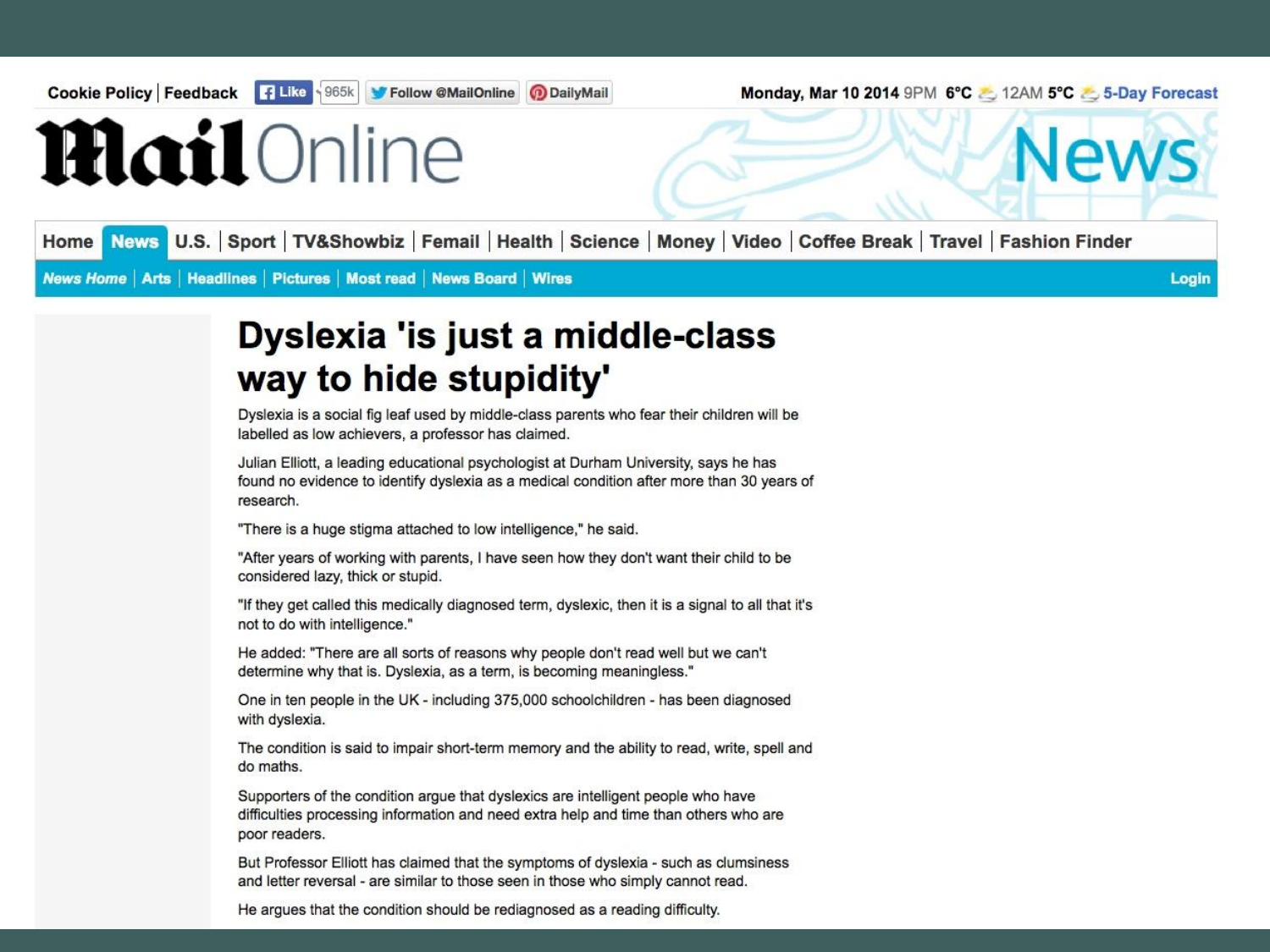

#### **The dyslexia meme**

**The power of the dyslexia label is rooted in** 

- **a) our natural desire to have a diagnostic term for our difficulties**
- **b) its ability to foster a more positive conception of self**
- **c) its leverage with teachers and the gatekeepers to educational resources**
- **d) its ability to gain public attention and concern for the need to address a range of very real and often severely distressing difficulties**